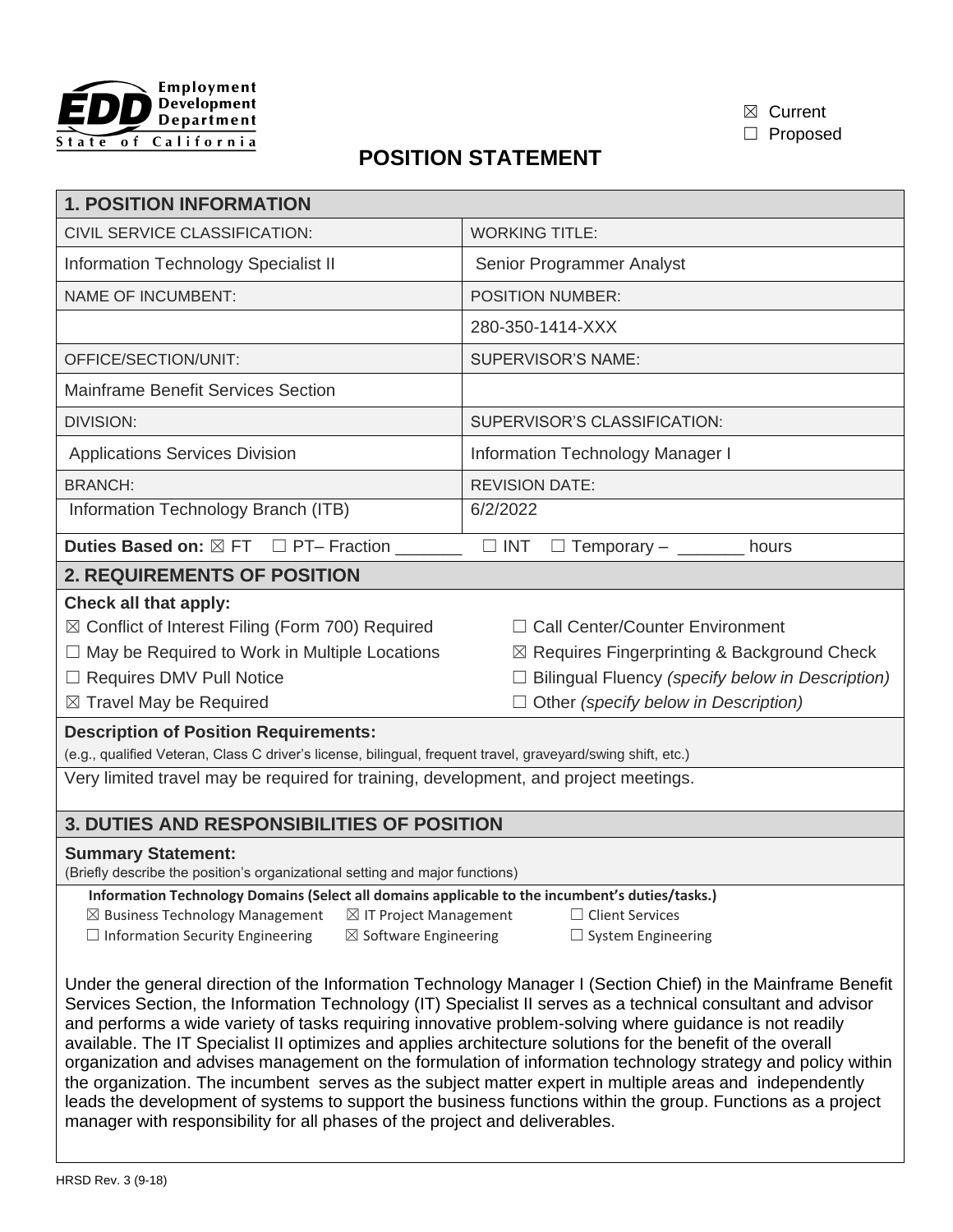The incumbent may: perform risk assessments and recommend information technology solutions; analyze incident-related data and determine the appropriate response; design new technologies, architectures, and solutions that will support security requirements; develop implementation plans including cost-benefit or return on investment analyses; design infrastructure configuration and change management standards or requirements; manage project(s) to ensure adherence to budget, schedule, and scope; review software architecture and make recommendations regarding technical and operational feasibility; plan, design, and implement the enterprise data models using standardized modeling tools to align technology solutions with business strategies; create backup and recovery strategies; conduct disaster and recovery analysis, planning, implementation, and administration for systems; and monitor and conduct audits of system capacity, and performance analysis.

The IT Specialist II combines the necessary qualities of effective project leadership and the depth of technical knowledge and competence needed to train and mentor the EDD's staff and customers in a complex technical area or process. The incumbent will be the technical lead and may be assigned to Unemployment (UI), Disability Insurance (including Paid Family Leave), Benefit Accounting Group or Employer Reporting Group.

The incumbent contributes toward the growth of ITB into a customer-focused, service organization by following Branch cultural principles and by providing constructive feedback to others within the Branch regarding the application of those principles.

| <b>Percentage</b><br>of Duties | <b>Essential Functions</b>                                                                                                                                                                                                                                                                                                                                                                                                                                                                                                                                                                                                                                                                                                                                                                                                                |
|--------------------------------|-------------------------------------------------------------------------------------------------------------------------------------------------------------------------------------------------------------------------------------------------------------------------------------------------------------------------------------------------------------------------------------------------------------------------------------------------------------------------------------------------------------------------------------------------------------------------------------------------------------------------------------------------------------------------------------------------------------------------------------------------------------------------------------------------------------------------------------------|
| 30%                            | Serves as project manager on large projects, develops work plans, documentation, project<br>schedules and assignments. Negotiates business priorities with customers. Consults and<br>collaborates with Technical ITB Staff to provide Software Application Solution Design and<br>Development. Creates estimates and schedules for Sofware Design and Application<br>Development. Plans, manages and performs all aspects of customer service oriented support<br>to internal and external customers. Communicates effectively, both verbally and in writing, with<br>all staff levels and management.                                                                                                                                                                                                                                   |
| 30%                            | Serves in a lead capacity and as the subject matter expert for the required development,<br>support and maintenance of large and complex applications in a team environmentof both<br>technical and customer staff. Works both independently and in teams and develops high level<br>and detailed documentation. Designs and maintains the technically complex program<br>specifications. Develops and codes the more complex new programs and maintains existing<br>programs. Conducts reviews of complex application development efforts. Responsible for<br>ensuring the various testing phases are successful using numerous testing methodologies.<br>Prepares system and program test specifications, test plans, test data and validates results.<br>Conducts and participates in all phases of the System Development Life Cycle. |
| 25%                            | Monitors, mentors, and trains staff. Delegates work assignments to the appropriate level of<br>responsibility. Independently develops and reviews more complex programming and analysis<br>work in the group. Develops, coaches and mentors programming staff and performs as the<br>technical expert in mainframe, TSO/ISPF, COBOL, CICS, DB2, JCL. Assists management in<br>reviewing staff work products for quality and compliance with Division standards and in the<br>preparation of project status reports.                                                                                                                                                                                                                                                                                                                       |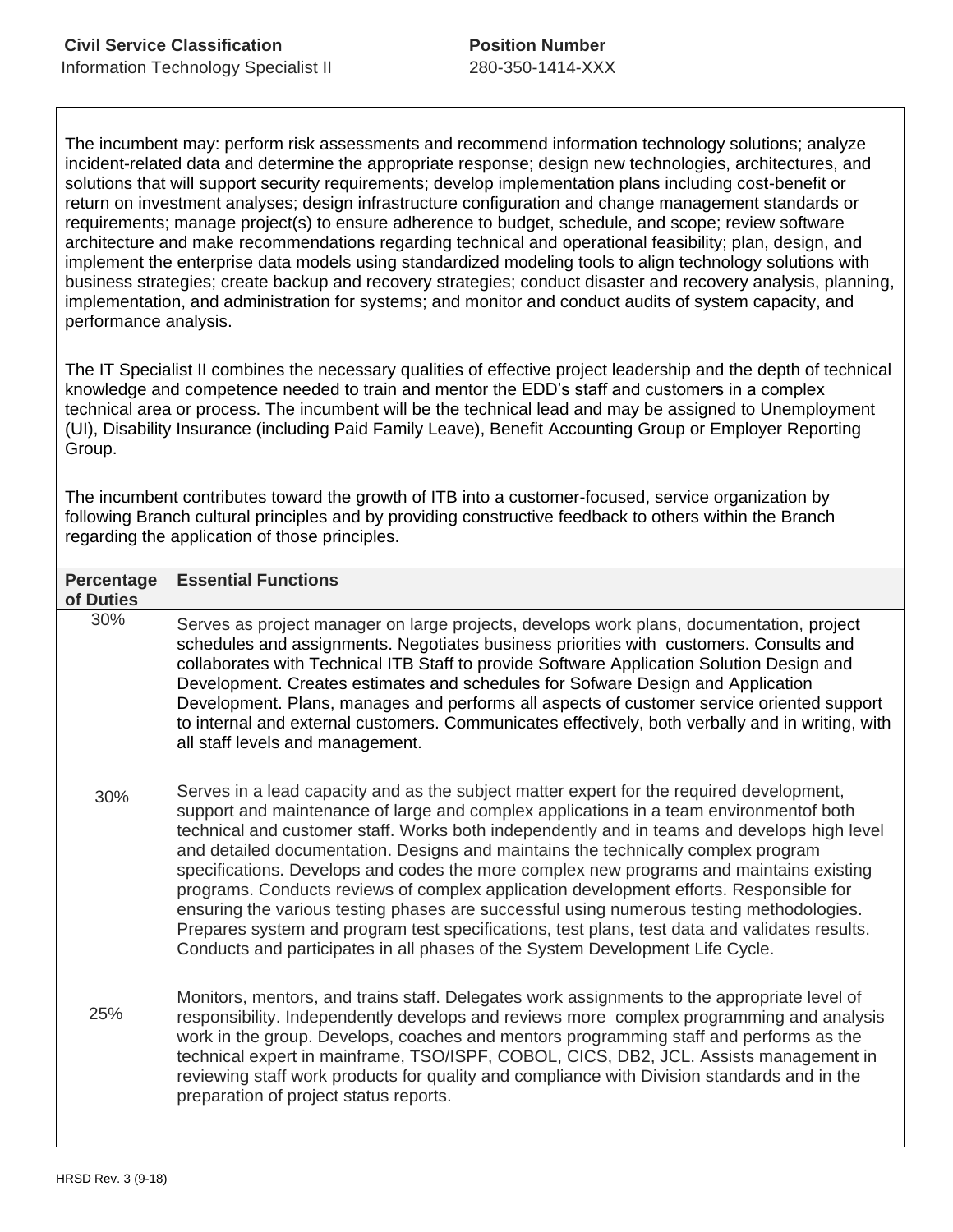| 10%                                                                                                                                                                                                                                                       | Actively listens to others to facilitate an open exchange of ideas and provide for effective<br>communication. Motivates staff and develops positive working relationships based on mutual<br>respect and trust. |                                                           |  |  |
|-----------------------------------------------------------------------------------------------------------------------------------------------------------------------------------------------------------------------------------------------------------|------------------------------------------------------------------------------------------------------------------------------------------------------------------------------------------------------------------|-----------------------------------------------------------|--|--|
| Percentage<br>of Duties                                                                                                                                                                                                                                   | <b>Marginal Functions</b>                                                                                                                                                                                        |                                                           |  |  |
| 5%                                                                                                                                                                                                                                                        | Performs other duties as assigned.                                                                                                                                                                               |                                                           |  |  |
|                                                                                                                                                                                                                                                           | 4. WORK ENVIRONMENT (Choose all that apply)                                                                                                                                                                      |                                                           |  |  |
|                                                                                                                                                                                                                                                           | Standing: Occasionally - activity occurs < 33%                                                                                                                                                                   | Sitting: Continuously - activity occurs > 66%             |  |  |
| Walking: Occasionally - activity occurs < 33%                                                                                                                                                                                                             |                                                                                                                                                                                                                  | Temperature: Temperature Controlled Office<br>Environment |  |  |
|                                                                                                                                                                                                                                                           | Pushing/Pulling: Occasionally - activity occurs < 33%<br>Lighting: Artificial Lighting                                                                                                                           |                                                           |  |  |
|                                                                                                                                                                                                                                                           | Lifting: Occasionally - activity occurs < 33%                                                                                                                                                                    | Bending/Stooping: Occasionally - activity occurs < 33%    |  |  |
| Other:                                                                                                                                                                                                                                                    |                                                                                                                                                                                                                  |                                                           |  |  |
| <b>Type of Environment:</b><br>$\Box$ High Rise                                                                                                                                                                                                           | $\boxtimes$ Cubicle<br>$\Box$ Warehouse<br>$\Box$ Outdoors                                                                                                                                                       | $\Box$ Other:                                             |  |  |
| <b>Interaction with Customers:</b><br>$\Box$ Required to work in the lobby<br>$\Box$ Required to work at a public counter<br>$\boxtimes$ Required to assist customers on the phone<br>$\boxtimes$ Required to assist customers in person<br>$\Box$ Other: |                                                                                                                                                                                                                  |                                                           |  |  |
| <b>5. SUPERVISION EXERCISED:</b><br>(List total per each classification of staff)                                                                                                                                                                         |                                                                                                                                                                                                                  |                                                           |  |  |
|                                                                                                                                                                                                                                                           | Acts in a lead capacity and as a mentor but does not have supervisory responsibilities.                                                                                                                          |                                                           |  |  |
| <b>6. SIGNATURES</b>                                                                                                                                                                                                                                      |                                                                                                                                                                                                                  |                                                           |  |  |
| <b>Employee's Statement:</b><br>I have reviewed and discussed the duties and responsibilities of this position with my supervisor and have<br>received a copy of the Position Statement.                                                                  |                                                                                                                                                                                                                  |                                                           |  |  |
| Employee's Name:<br>Date:                                                                                                                                                                                                                                 |                                                                                                                                                                                                                  |                                                           |  |  |
| Employee's Signature:                                                                                                                                                                                                                                     |                                                                                                                                                                                                                  |                                                           |  |  |
| <b>Supervisor's Statement:</b><br>I have reviewed the duties and responsibilities of this position and have provided a copy of the Position<br>Statement to the employee.                                                                                 |                                                                                                                                                                                                                  |                                                           |  |  |
| Supervisor's Name:                                                                                                                                                                                                                                        |                                                                                                                                                                                                                  |                                                           |  |  |
| Supervisor's Signature:                                                                                                                                                                                                                                   |                                                                                                                                                                                                                  | Date:                                                     |  |  |
|                                                                                                                                                                                                                                                           |                                                                                                                                                                                                                  |                                                           |  |  |